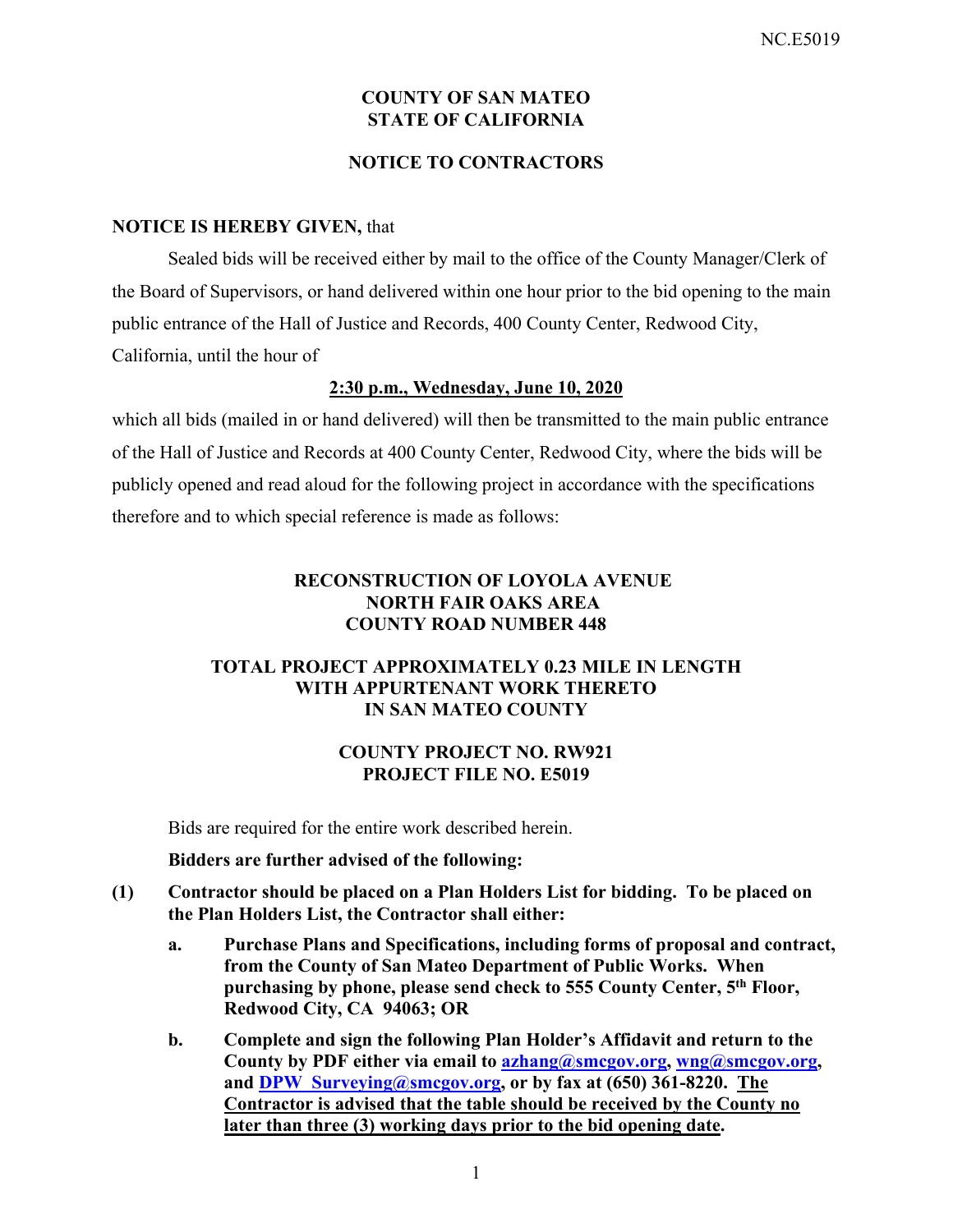| <b>Project Title</b>                                                      | <b>RECONSTRUCTION OF LOYOLA AVENUE</b>                  |
|---------------------------------------------------------------------------|---------------------------------------------------------|
| Project No.<br><b>RW921</b>                                               | <b>Project Engineer: Alex Zhang</b>                     |
|                                                                           | <b>Project Manager: Wency Ng</b>                        |
| <b>Bid Open Date and Time:</b>                                            | 2:30 p.m., Wednesday, June 10, 2020                     |
| <b>Mailing Address:</b><br><b>Phone Number:</b><br><b>E-mail Address:</b> | <b>Fax Number:</b>                                      |
|                                                                           |                                                         |
|                                                                           | (Name and Title of Authorized Representative of Bidder) |

- **(2) The Plan Holders List will be posted to the County of San Mateo's Public Works website two (2) working days prior to the bid open date.**
- **(3) Questions regarding the Contract Documents concerning items such as discrepancies, conflicts, omissions, doubts as to meanings, or regarding scope of bid items shall be referred to the Engineer. Inquiries must be received in writing via email, to azhang@smcgov.org, not less than five (5) working days prior to bid opening. Inquiries will be answered in writing via email response if written clarification is warranted, in the opinion of the Engineer, then inquiries and responses will be posted to the Project's page on the County of San Mateo's Public Works website. It will be the Contractor's sole responsibility to ensure that they receive responses,** *if any.* **The County will not be responsible for oral clarifications.**
- **(4) It will be the Contractor's sole responsibility to ensure that they have received addendums,** *if any,* **which will be posted to the County of San Mateo's Public Works website on the same day issued. Said addendums will also be sent to all current plan holders and made available during purchase of Plans and Specifications.**
- **(5) Reference is made to Section 2-1.10, "Disqualification of Bidders," of the Standard Specifications. The Contractor's attention is directed in particular to the last sentence, which states, "Proposals in which the prices obviously are unbalanced may be rejected."**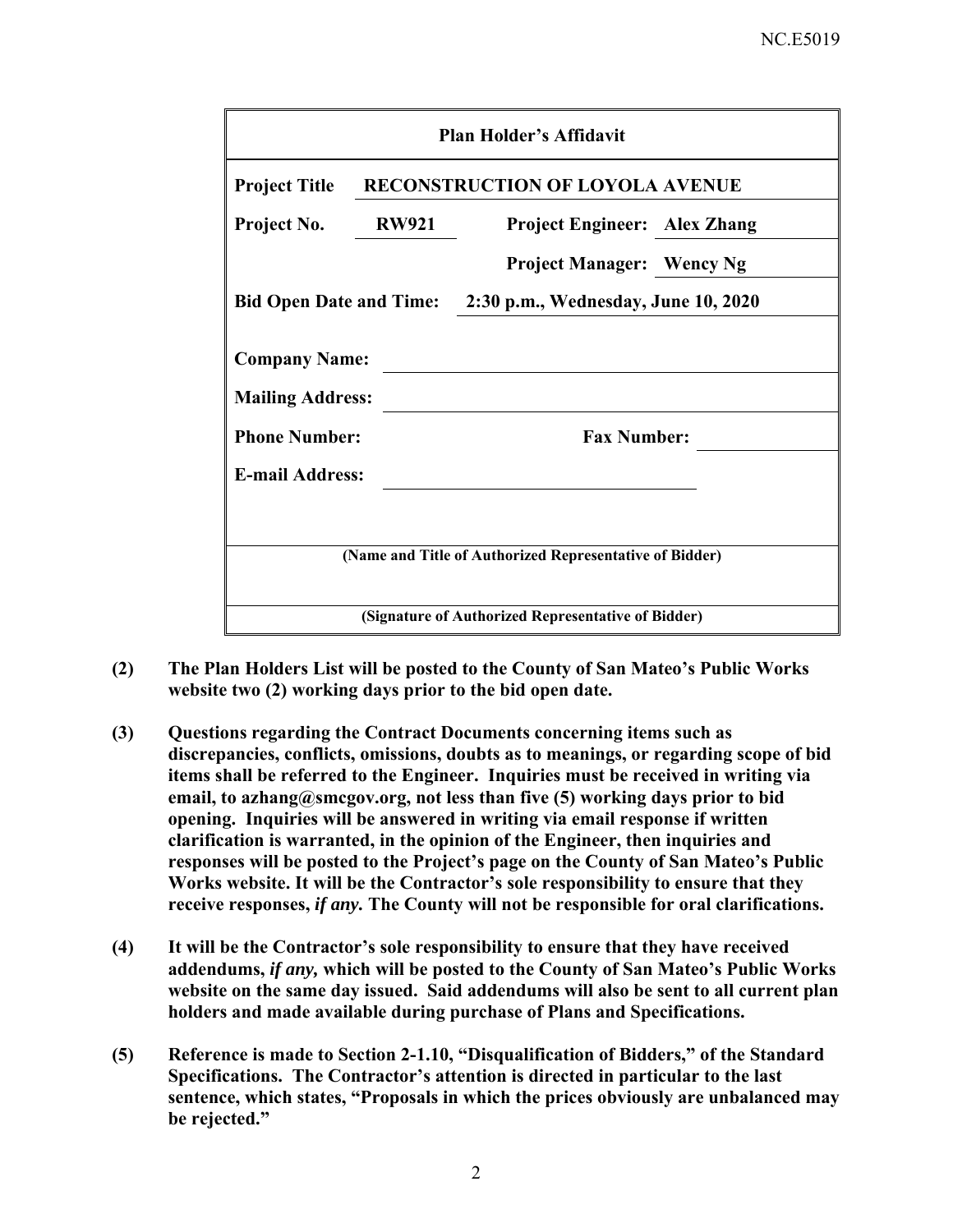The Public Works website will be updated as needed and can be accessed under the Departments tab found on the County of San Mateo website *(http://publicworks.smcgov.org).*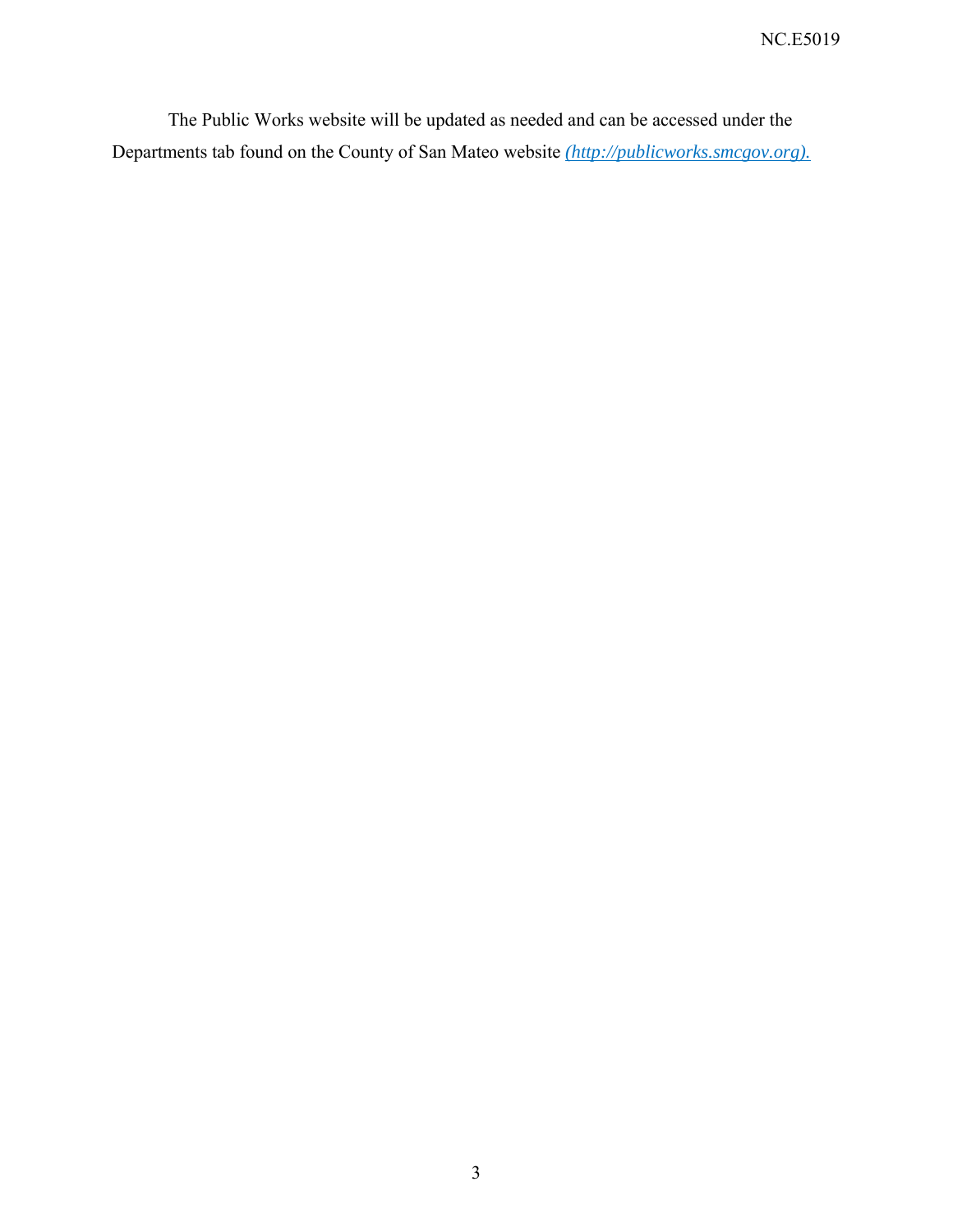# **ENGINEER'S ESTIMATE**

# **RECONSTRUCTION OF LOYOLA AVENUE NORTH FAIR OAKS AREA COUNTY ROAD NUMBER 448**

## **TOTAL PROJECT APPROXIMATELY 0.23 MILE IN LENGTH WITH APPURTENANT WORK THERETO IN SAN MATEO COUNTY**

| <b>Item</b><br>No. | <b>Section</b><br>No. | <b>Estimated</b><br>Quantity | <b>Unit of</b><br><b>Measure</b> | <b>Item</b><br><b>Description</b>                         |
|--------------------|-----------------------|------------------------------|----------------------------------|-----------------------------------------------------------|
| 1                  | 10                    | 1                            | LS                               | <b>Construction Waste Management</b>                      |
| $\overline{2}$     | 11                    | 1                            | LS                               | Mobilization                                              |
| 3                  | $11 - 1$              | 1                            | LS                               | <b>Water Pollution Control</b>                            |
| $\overline{4}$     | 12                    | 1                            | LS                               | Maintaining Traffic                                       |
| 5                  | $15-1$                | 5                            | EA                               | Adjust Sanitary Sewer Manholes to Grade<br>(FOSMD)        |
| 6                  | $15-3$                | 10                           | EA                               | Pothole and Protect Existing Utilities                    |
| $\tau$             | $15 - 5$              | $\overline{3}$               | EA                               | Adjust Water Valve Box to Grade (Cal Water)               |
| 8                  | $15 - 5$              | 10                           | EA                               | Adjust Water Meter Box to Grade (Cal Water)               |
| 9                  | $15 - 5$              | 1                            | EA                               | Adjust Sanitary Sewer Cleanout to Grade (FOSMD)           |
| 10                 | $15-6$                | 100                          | LF                               | Sanitary Sewer Lateral Replacement                        |
| 11                 | 16                    | 1                            | LS                               | Clearing and Grubbing                                     |
| 12                 | 17                    | 1                            | LS                               | Develop and Apply Water                                   |
| 13                 | $19-1$                | 590                          | <b>CY</b>                        | Roadway Excavation                                        |
| 14                 | 22                    | 1                            | LS                               | <b>Finishing Roadway</b>                                  |
| 15                 | 26                    | 160                          | <b>CY</b>                        | Aggregate Base (Class 2)                                  |
| 16                 | 27(S)                 | 3,900                        | SY                               | <b>Cement Treatment</b>                                   |
| 17                 | $27 - 1$              | 20                           | <b>TONS</b>                      | Sand Cover                                                |
| 18                 | $39-1$                | 780                          | <b>TONS</b>                      | Asphalt Concrete (Type B, 1/2" Maximum<br>Medium Grading) |
| 19                 | $39 - 2$              | 380                          | ${\rm SY}$                       | Place Asphalt Concrete (Miscellaneous Areas)              |
| 20                 | $51-1$                | 74                           | ${\rm CY}$                       | Class 3 Concrete                                          |
| 21                 | 64                    | 60                           | LF                               | Three-inch (3") PVC Underdrain                            |

*Engineer's Estimate – Continued on Next Page*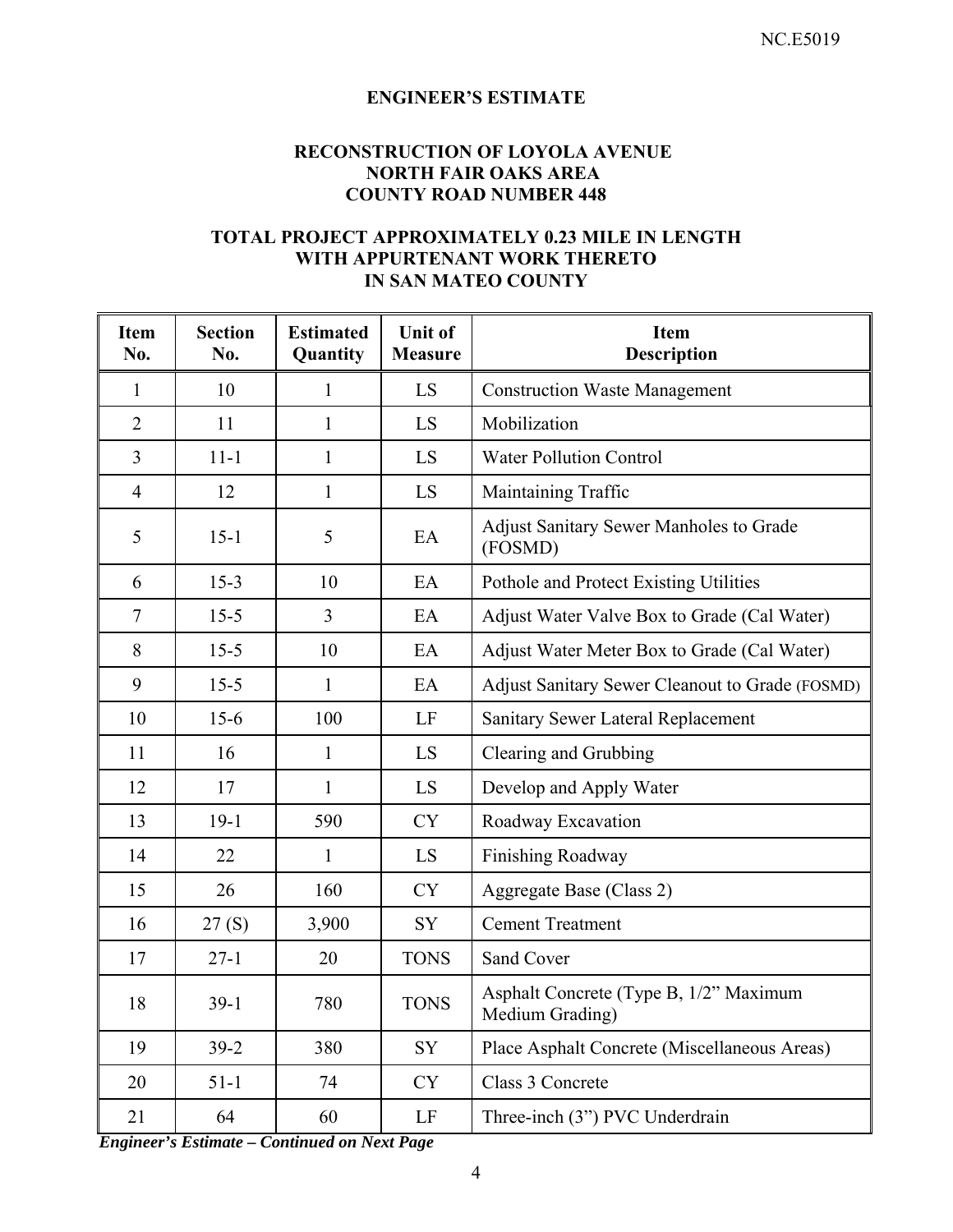| <b>Item</b><br>No. | <b>Section</b><br>No. | <b>Estimated</b><br>Quantity | Unit of<br><b>Measure</b> | <b>Item</b><br><b>Description</b>                          |
|--------------------|-----------------------|------------------------------|---------------------------|------------------------------------------------------------|
| 22                 | $84-1(S)$             | 44                           | <b>SF</b>                 | <b>Thermoplastic Pavement Markings</b>                     |
| 23                 | 85(S)                 | 4                            | EA                        | Pavement Marker (Blue Reflective, Fire Hydrant<br>Markers) |
| 24                 | 90(S)                 | 80                           | <b>TONS</b>               | <b>Portland Cement</b>                                     |
| 25                 | $94-1$                | 6                            | <b>TONS</b>               | <b>Asphaltic Emulsion</b>                                  |
| 26                 | 100(S)                |                              | LS                        | <b>Construction Staking</b>                                |

*RECONSTRUCTION OF LOYOLA AVENUE, Engineer's Estimate – Continued from Previous Page* 

# **Engineer's Estimate of Costs: \$ 600,000.00**

(S) Specialty Items - As defined in Section 8-1.01, "Subcontracting," of the Standard Specifications.

(Note: Gaps in section numbering, above, indicate the Section is blank or does not apply.)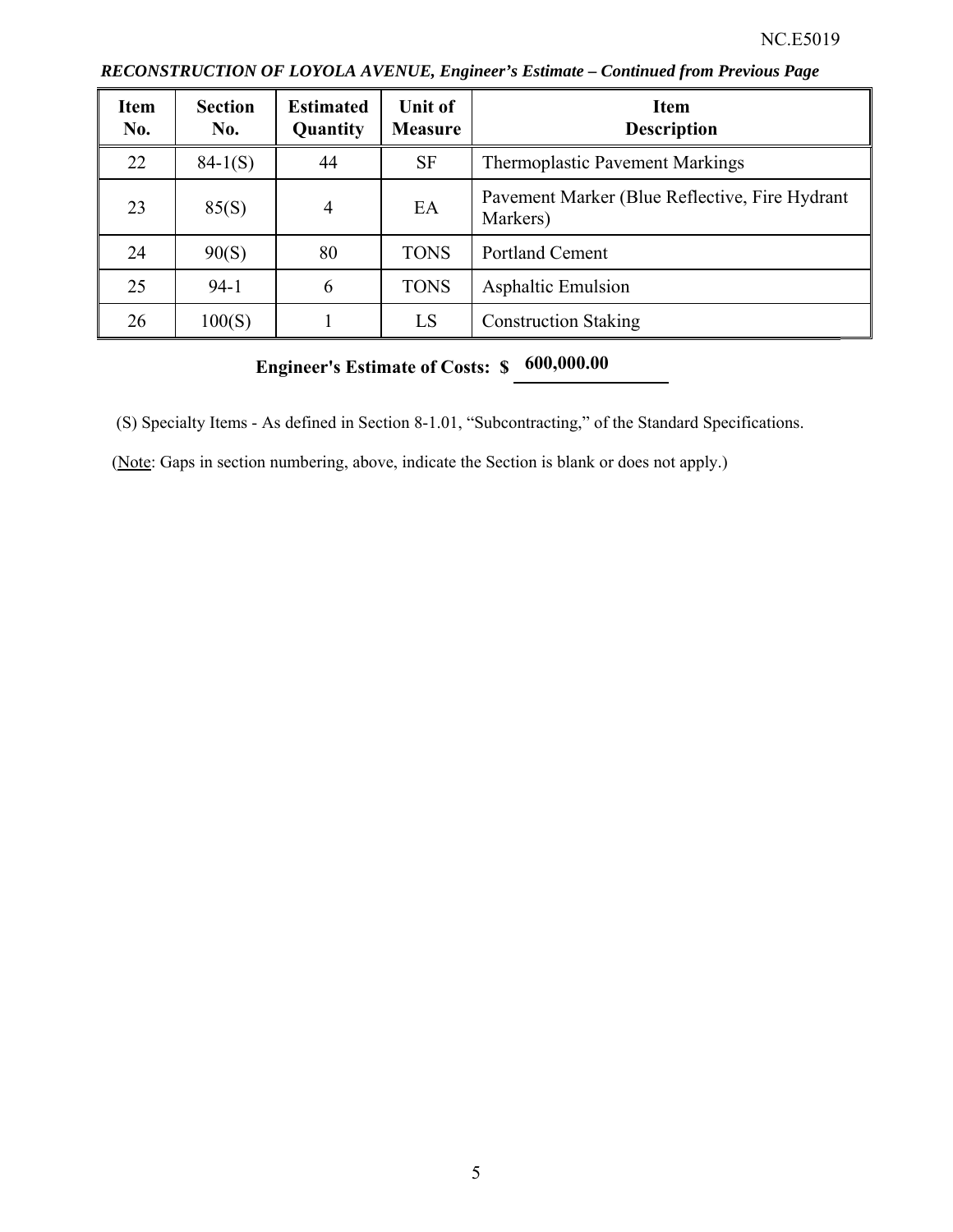NC.E5019

The foregoing quantities are approximate only, being given as a basis for the comparison of bids, and the County of San Mateo does not, expressly or by implication, agree that the actual amount of work will correspond herewith, but reserves the right to increase or decrease the amount of any class or portion of the work, or to omit any portion of the work, as may be deemed necessary or expedient by the Engineer.

Payment to the Contractor for materials furnished and work completed shall be made by the County in accordance with Section 9 of the "Special Provisions" portion of these Contract Documents. Pursuant to Section 22300 of the Public Contract Code, Contractor may, upon his request and at Contractor's expense, substitute equivalent securities for any moneys retained from such payment for the fulfillment of the Contract.

**When applicable, both Contractor and Subcontractor hereby agrees to pay not less than prevailing rates of wages and be responsible for compliance with all the provisions of the California Labor Code, Article 2-Wages, Chapter 1, Part 7, Division 2, Section 1770 et seq and Section 1810 et seq. A copy of the prevailing wage scale established by the Department of Industrial Relations is on file in the office of the Director of Public Works, and available at www.dir.ca.gov/DLSR or by phone at 415-703-4774. California Labor Code Section 1776(a) requires each contractor and subcontractor keep accurate payroll records of trades workers on all public works projects and to submit copies of certified payroll records upon request.** 

**Additionally, pursuant to State Senate Bill SB 854 (Stat. 2014, chapter 28), effective January 1, 2015:** 

- **(1) No contractor or subcontractor may be listed on a bid proposal for a public works project (submitted on or after March 1, 2015) unless registered with the Department of Industrial Relations pursuant to Labor Code section 1725.5 [with limited exceptions from this requirement for bid purposes only under Labor Code section 1771.1(a)].**
- **(2) No contractor or subcontractor may be awarded a contract for public work on a public works project (awarded on or after April 1, 2015) unless registered with the Department of Industrial Relations pursuant to Labor Code section 1725.5.**
- **(3) This project is subject to compliance monitoring and enforcement by the Department of Industrial Relations.**

Wage rates for overtime shall be paid at not less than one and one-half  $(1-1/2)$  times the above rates. Wage rates for Sundays and holidays shall be paid at not less than two (2) times the

6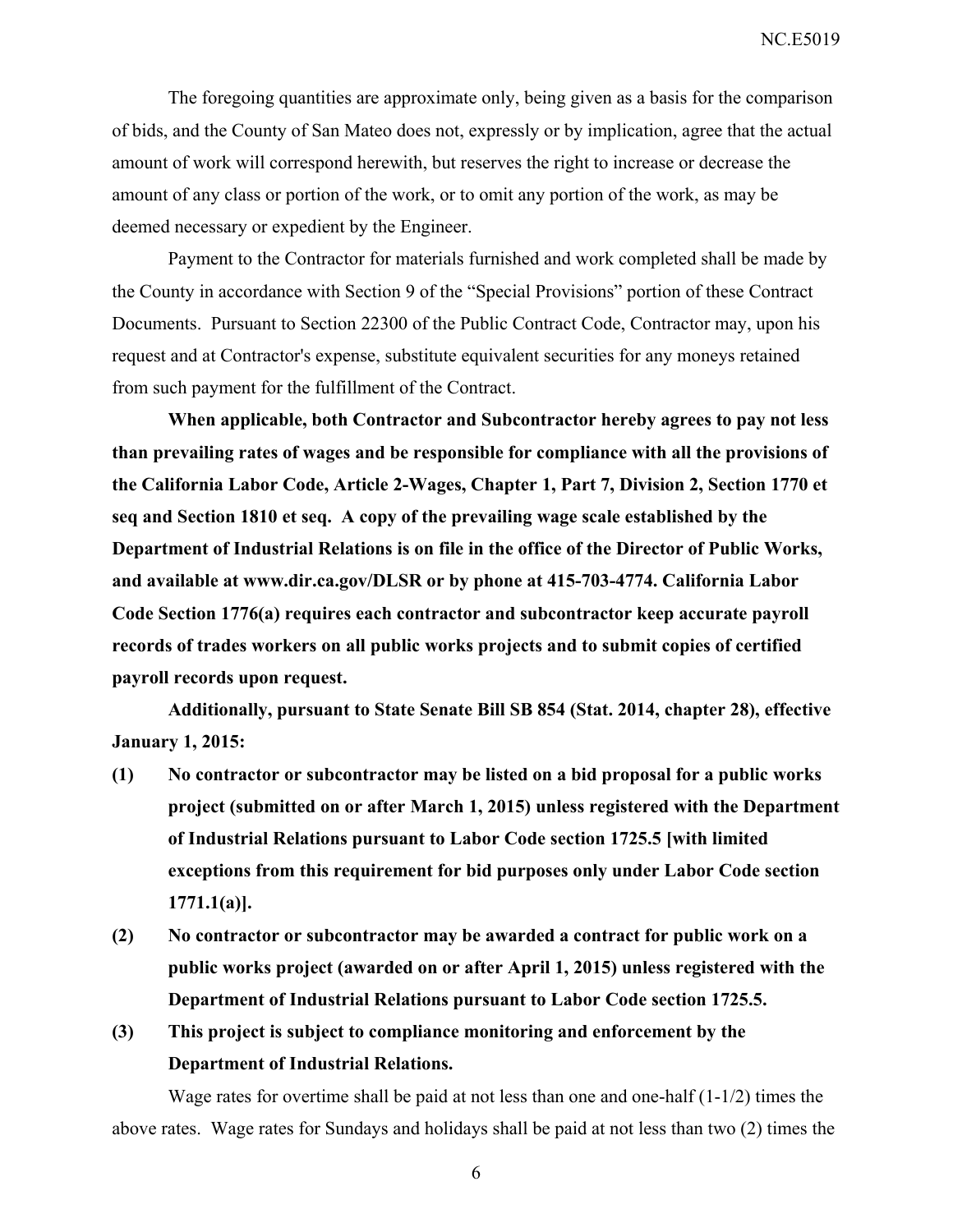NC.E5019

above rates.

The holidays upon which such rates shall be paid shall be all holidays recognized in the collective bargaining agreement applicable to the particular craft, classification, or type of worker employed on the Project.

It is the policy of the County that Contractors on public projects employ their workers and craftsmen from the local labor market whenever possible. "Local Labor Market" is defined as the labor market within the geographical confines of the County of San Mateo, State of California. Consistent with this policy, the Contractor is requested to employ craftsmen and other workers from the local labor market whenever possible to do so.

Each bidder shall submit with the bid, Certificates of Compliance and Intent on a form provided in the "Proposal" section of these Contract Documents, a certificate that bidder is in compliance with the provisions of the Equal Employment Opportunity Requirement of Executive Order 11246, Title VII of the Civil Rights Act of 1964, the California Fair Employment and Housing Act and any other federal, State and local laws and regulations relating to equal employment opportunity. With the execution of said certificates, bidder also agrees that bidder will maintain or develop and implement, during the course of the work concerned, a program of hiring and employment, conducted without regard to race, religion, color, national origin, ancestry, sexual orientation, or sex of the applicants. With this certification, bidder shall submit any and all information that may be required by the County in connection with the particular project.

Each bidder is hereby notified of Section 9204 and Section 20104 et seq. of the Public Contract Code as those Sections (attached hereto as Appendix E) relate to resolution of construction claims, and to Section 3186 of the Civil Code, as amended January 1, 1999 with regard to stop notices and public entity's rights to retain monies in order to provide for that entity's reasonable cost of litigation. The bidder is further notified that all provisions of Section 9204 and Section 20104 et seq. of the Public Contract Code and Section 3186 of the Civil Code, as outlined above shall be considered as incorporated into and become an integral part of these specifications.

Questions relating to equal employment should be directed to the San Mateo County Department of Public Works, Equal Employment Opportunity Program, 555 County Center, 5th Floor, Redwood City, CA 94063-1665, telephone (650) 363-4100.

Plans and Specifications and forms of Proposal and Contract may be seen and obtained at the office of the Director of Public Works, 555 County Center, Redwood City, California,

7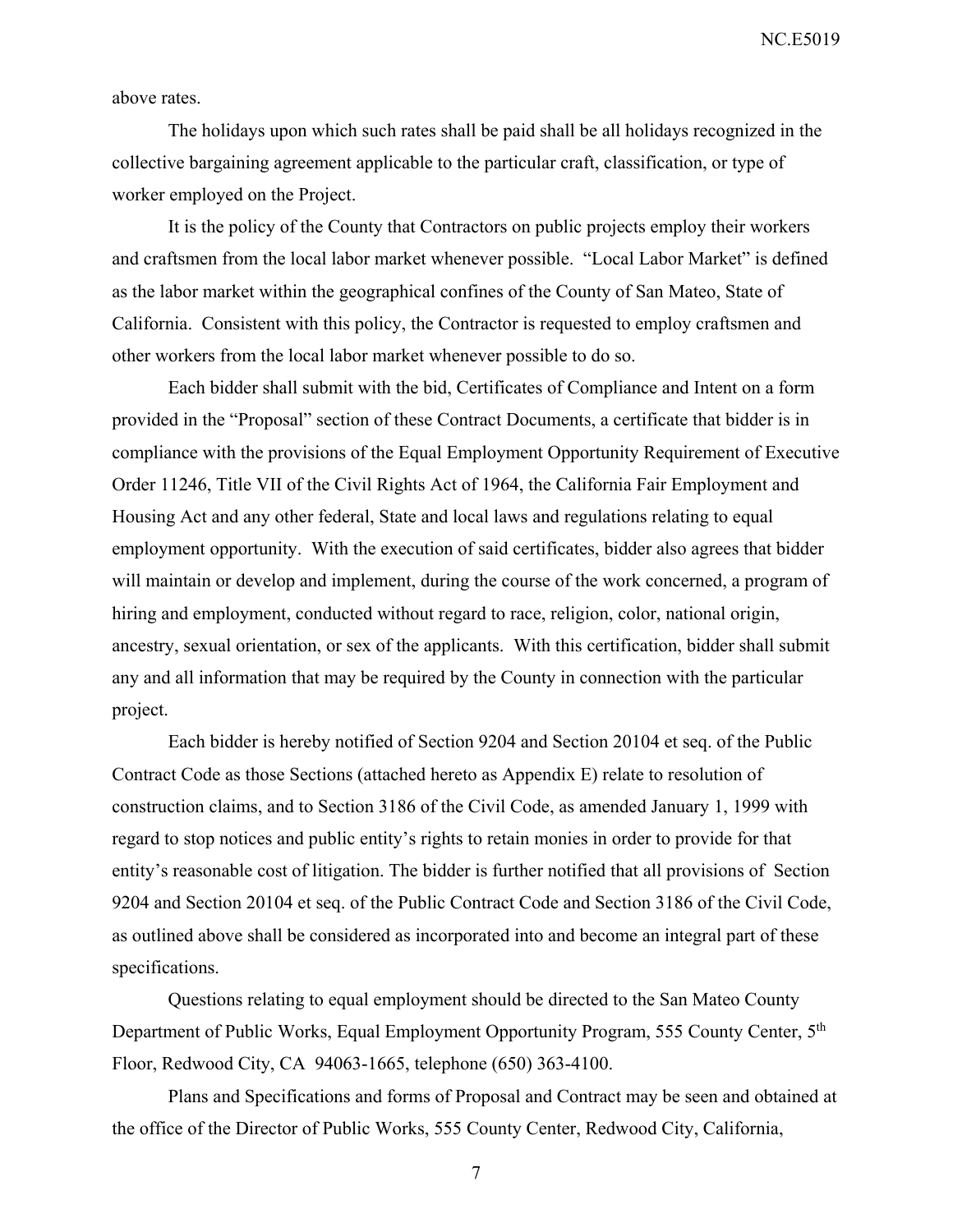94063-1665. Plans and specifications may be obtained for a:

#### **NON-REFUNDABLE FEE OF \$40 PER SET**

Additional technical questions should be directed to the office of the Director of Public Works, 555 County Center, Redwood City, California, 94063-1665, telephone (650) 363-4100.

The Contractor shall possess either a Class A License or a combination of Class C licenses that are applicable for the majority of the work at the time this contract is awarded. No Contract will be awarded to a Bidder who is not licensed as required by laws of the State of California.

The County of San Mateo reserves the right to reject any or all bids and/or waive any informalities or irregularities in any bid received.

Bidders may not withdraw their bid for a period of **FORTY-FIVE (45) DAYS** after the date set from the opening thereof.

> BY ORDER OF THE BOARD OF SUPERVISORS COUNTY OF SAN MATEO

**DATE: May 15 , 2020** 

**Michael Callagy, County Manager/ Clerk of the Board of Supervisors**